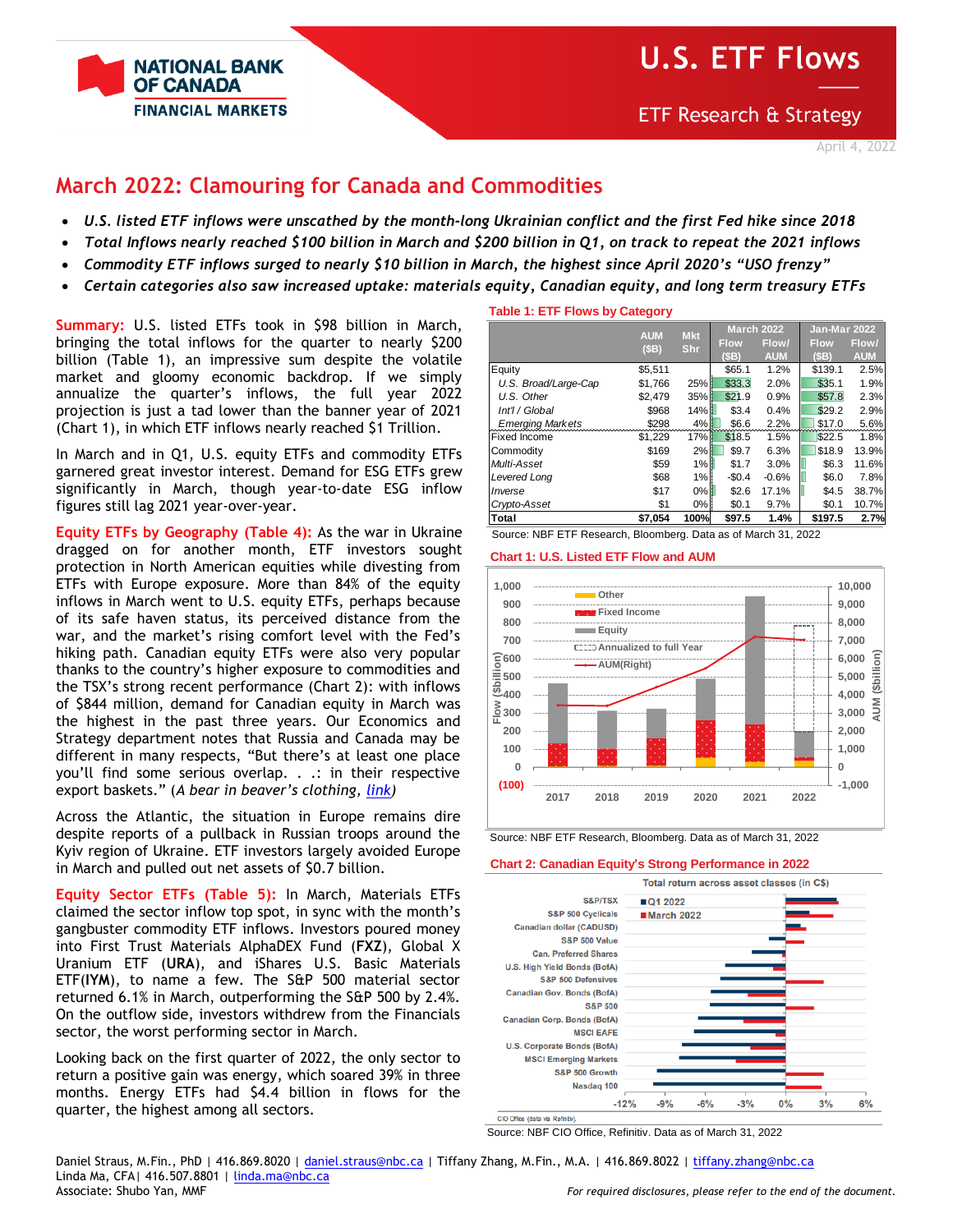

**Equity Factor ETFs (Table 8):** Dividend and low volatility factor outperformed in March, a data point that suggests the market is adopting a risk-off sentiment. The S&P 500 Low Volatility Index was up 5.4%, the highest among all factors. S&P 500 Low Volatility High Dividend Index was in the second place with a 5.2% gain. ETF flows were not fully consistent with the corresponding factor performance—instead of low vol, it was income that led the factor flows with \$7.7 billion of creations, while low volatility itself had an outflow of \$0.6 billion.

**Fixed Income ETFs (Table 6, 7):** During March's FOMC meeting, the committee voted to increase the fed funds rate by 25 basis points to 0.50% and indicated that they might soon begin the quantitative tightening process. Despite the geopolitical uncertainties, the Fed expressed confidence in the USA's economic condition, and the majority of committee members signaled least six more rate increases this year (see an in-depth [commentary](https://www.nbc.ca/content/dam/bnc/en/rates-and-analysis/economic-analysis/fed-policy-monitor.pdf) from NBF Economics and Strategy team). The Fed's hawkish outlook was met by an immediate flattening of the yield curve (and the 2/10-year treasury spread inverted twice in the last week of March). Despite the diminished return potential for many bond strategies, fixed income ETFs received a decent \$18.5 billion inflow in March, with the majority going into U.S. Government ETFs. Creations were well distributed across different maturities. Long term bond ETFs had the highest inflow of \$5.4 billion, equivalent to 12% of its starting AUM in March. iShares 20+ Year Treasury Bond ETF (**TLT**) had the highest inflows among individual fixed income ETFs: it welcomed \$4.8 billion, a significant 30% of its starting asset base. Other maturity categories mostly had inflows of around \$3.0 billion. Short term TIPS, such as **STIP** and **VTIP** also had significant asset growth.

**Commodity ETFs:** Commodity ETFs took in a whopping \$9.7 billion in March, the highest since April 2020. Gold bullion ETFs such as SPDR Gold Shares (**GLD**) and iShares Gold Trust (**IAU**) contributed over 50% of the total inflow, similar to the dynamic in 2020 when gold crossed USD\$2,000/oz that August. Unlike gold's previous demand surge, which came in the throes of pandemic-induced market selloffs, this time there is a much stronger demand for broad market commodity ETFs (Chart 3).

In terms of performance, commodity gains were still mostly driven by energy: S&P GSCI Energy was up 12.5% in March and 46.1% in the past three months. While uncertainty around global oil and gas supply remains high, ETF investors seemed to be snubbing energy commodity ETFs specifically, instead opting for broader baskets as an inflation hedge. Energy commodity ETFs had inflows of "only" \$100 million in February, and \$66 million in March. In addition, interestingly the *daily inverse oil* ETF **SCO** (ProShares UltraShort Bloomberg Crude Oil ETF) collected \$270 million in March, notable given its AUM at the start of March was just \$188 million (note: leverage/inverse ETF inflows are not counted in commodity ETF flow).

**ESG ETFs (Table 2):** U.S. listed ESG ETFs amassed \$2.2 billion in March, 80% higher than February. In the first three months of the year, U.S.-listed ETFs in the ESG category took in \$4 billion in total, lower than the \$13.4 billion sum they amassed in Q1 of last year. The diminution of ESG so far this year may be coming from wider equity market volatility coupled with reduced media attention towards, given bigger geopolitical headlines. In the context of ESG's natural performance lag from underweighting the energy sector, the inflows to broad score-based ESG and clean energy ETFs is still surprising and significant.





#### **Table 2: U.S. Listed ESG ETFs\* – March 2022**

| Category               | <b>AUM (\$M)</b> | <b>AUM (%)</b> | Flow (\$M) | <b>Flow/AUM</b> |
|------------------------|------------------|----------------|------------|-----------------|
| Equity                 | \$100.419        | 92%            | \$2,116    | 2.2%            |
| Broad - U.S.           | \$55,389         | 51%            | \$1,251    | 2.4%            |
| Broad - DM             | \$8.395          | 8%             | \$100      | 1.2%            |
| Broad - EM             | \$6.789          | 6%             | \$61       | 0.9%            |
| Broad - Global         | \$3.953          | 4%             | $-$ \$25   | $-0.6%$         |
| Environment            | \$7,433          | 7%             | $-$159$    | $-2.1%$         |
| Clean Energy           | \$15,208         | 14%            | \$754      | 5.5%            |
| Social                 | \$2.434          | 2%             | \$31       | 1.3%            |
| Other                  | \$619            | 1%             | \$33       | 5.8%            |
| Commodities            | \$1,622          | $1\%$          | $-$204$    | $-10.6%$        |
| Multi-Asset            | \$193            | $0\%$          | $-51$      | $-0.3%$         |
| <b>Fixed Income</b>    | \$6.478          | 6%             | \$299      | 4.7%            |
| <b>Total Displayed</b> | \$108.713        | 100%           | \$2.211    | 2.1%            |

Source: NBF ETF Research, Bloomberg. Data as of March 31, 2022

On the outflow side, KraneShares Global Carbon ETF (**KRBN**) had large redemptions in late February and early March when KRBN plummeted by 34%, perhaps as investors took profits from their outsized 2021 gains and rotated to safe-haven assets instead of still-speculative carbon credit futures markets. Since March 8, however, carbon future prices largely rebounded on the heels of the REPowerEU plan announcement by the European Union, which re-emphasized the region's climate ambition.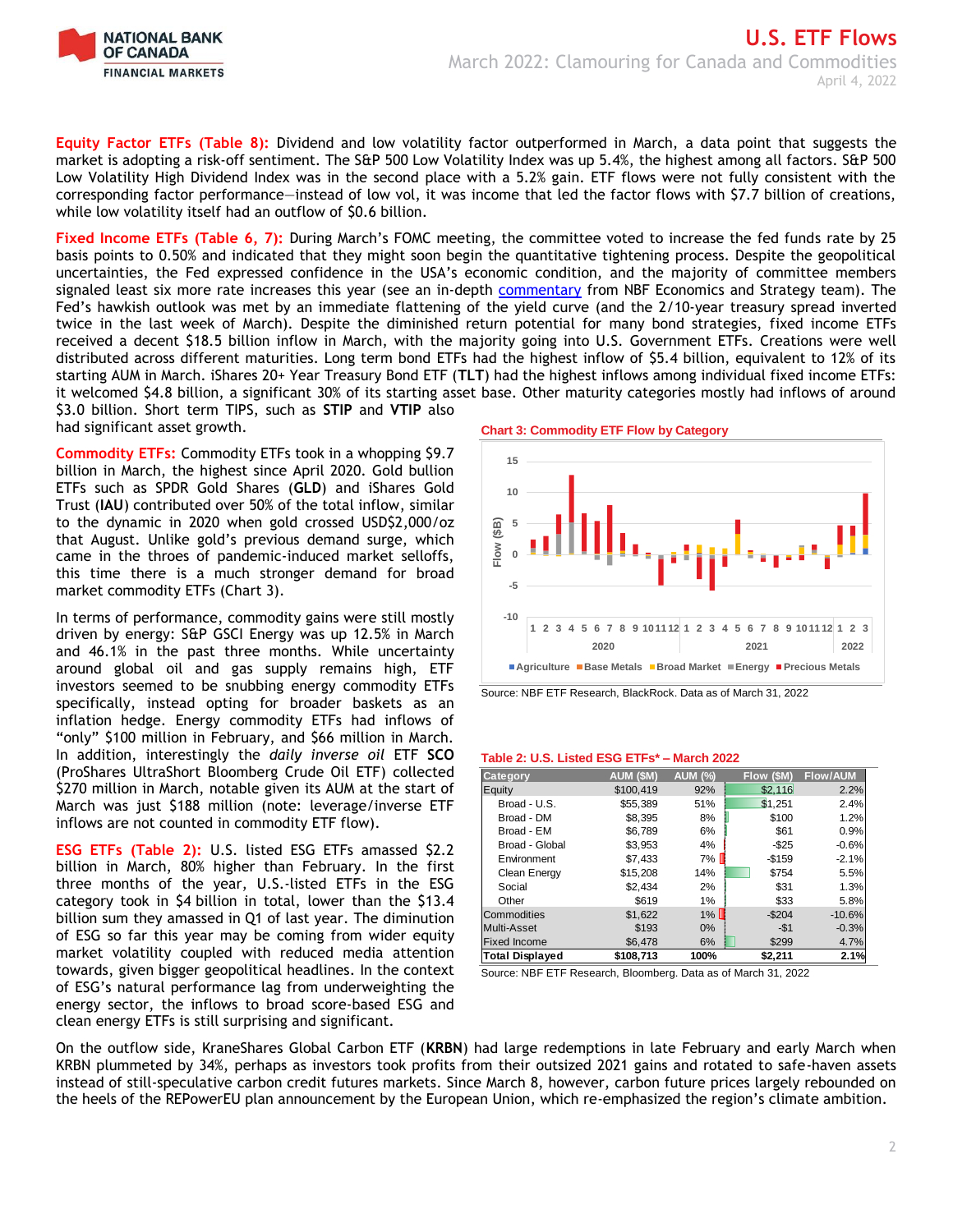

**Top Performing ETFs (Table 3):** March's top performers are mostly commodity ETFs (nickel, natural gas), of which the underlyings are currently short in supply, and equity ETFs of related industries. For example, in Europe, natural gas futures prices (Dutch TTF Natural Gas Front Month Futures) hit a record high of 270 euros a megawatthour, jumping 146% since the start of Russia's invasion of Ukraine (and western sanctions) on February  $24^{th}$ , though the price has fallen to 123 euros a megawatt-hour since then.

### **Table 3: Best Performing ETFs\* – March 2022**

|    | <b>Ticker</b> | <b>Name</b>                                  | Total      | <b>AUM</b> | <b>Flow (SM</b> |
|----|---------------|----------------------------------------------|------------|------------|-----------------|
|    |               |                                              | Return (%) | (SM)       |                 |
|    | <b>JJN</b>    | iPath Series B Bloomberg Nickel Subindex ETN | 27.3       | 64         | -6              |
| 2  | <b>GAZ</b>    | iPath Series B Bloomberg Natural Gas ETN     | 22.7       | 21         | 5               |
| 3  | <b>UNG</b>    | United States Natural Gas Fund LP            | 22.3       | 388        | $-31$           |
| 4  | <b>UNL</b>    | United States 12 Month Natural Gas Fund LP   | 21.0       | 23         | -8              |
| 5  | <b>XES</b>    | SPDR S&P Oil & Gas Equipment & Services ETF  | 19.0       | 335        | 57              |
| 6  | <b>IEZ</b>    | iShares U.S. Oil Equipment & Services ETF    | 18.7       | 284        | 33              |
| 7  | <b>EWZS</b>   | iShares MSCI Brazil Small-Cap ETF            | 17.9       | 123        | -7              |
| 8  | <b>PXJ</b>    | Invesco Dynamic Oil & Gas Services ETF       | 17.3       | 67         | 31              |
| 9  | <b>BRF</b>    | VanEck Brazil Small-Cap ETF                  | 17.1       | 37         | $-2$            |
| 10 | <b>OIH</b>    | VanEck Oil Services ETF                      | 17.1       | 3,871      | 525             |

\*Excluding leveraged/inverse ETFs. Source: NBF ETF Research, Bloomberg. Data as of March 31, 2022

### **March 2022 ETF Flows: Tables 4 – 10**

| Table 4 - Equity ETF Flows by Geography - March 2022 |           |                |                     |         | Table 6 - Fixed Income ETF Flows by Type - March 2022     |           |                                          |               |                |
|------------------------------------------------------|-----------|----------------|---------------------|---------|-----------------------------------------------------------|-----------|------------------------------------------|---------------|----------------|
| Geography                                            | AUM (\$B) | <b>Mkt Shr</b> | Flow (\$B) Flow/AUM |         | <b>Type</b>                                               | AUM (\$B) | <b>Mkt Shr</b>                           | Flow (\$B)    | <b>Flow/AL</b> |
| IU.S.                                                | \$4.245   |                | \$55.2              | 1.4%    | U.S. Aggregate                                            | \$291     | 24%                                      | \$3.8         | $1.3\%$        |
| Broad/Large Cap                                      | \$1,766   | 32%            | \$33.3              | 2.0%    | U.S. Government                                           | \$332     | 27%                                      | \$12.9        | 3.9%           |
| U.S. Other                                           | \$2,479   | 45%            | \$21.9              | 0.9%    | U.S. Municipals                                           | \$79      | 6%                                       | \$2.6         | 3.4%           |
| <b>International Developed</b>                       | \$572     |                | \$1.2               | 0.2%    | U.S. I.G. Corporate                                       | \$216     | 18%                                      | \$0.5         | 0.2%           |
| Broad Int'l Dev                                      | \$431     | 8%             | $-$0.8$             | $-0.2%$ | Developed Markets&Global                                  | \$138     | 11%                                      | \$0.4         | 0.3%           |
| <b>Broad Europe</b>                                  | \$53      | 1%             | $-$0.7$             | $-1.4%$ | <b>Emerging Markets</b>                                   | \$30      | 2%                                       | \$0.5         | 1.8%           |
| Japan                                                | \$22      | 0%             | $-$0.2$             | $-0.8%$ | Sub-investment Grade                                      | \$94      | 8%                                       | -\$1.7        | $-1.7%$        |
| Canada                                               | \$12      | 0%             | \$0.8               | 7.9%    | <b>Convertibles and Preferreds</b>                        | \$49      | 4%                                       | $-$0.5$       | $-1.0%$        |
| <b>Other Developed</b>                               | \$55      | 1%             | \$2.1               | 4.0%    | <b>Total Displayed</b>                                    | \$1,229   | 100%                                     | \$18.5        | 1.5%           |
| <b>Emerging Markets</b>                              | \$298     |                | \$6.6               | 2.2%    |                                                           |           | Source: National Bank of Canada, Bloombe |               |                |
| <b>Broad Cap Weighted</b>                            | \$200     | 4%             | \$5.3               | 2.7%    | Table 7 - Fixed Income ETF Flows by Maturity - March 2022 |           |                                          |               |                |
| China $(A+H)$                                        | \$26      | $0\%$          | \$0.4               | 1.4%    | <b>Maturity</b>                                           | AUM (\$B) | <b>Mkt Shr</b>                           | Flow (SB)     | <b>Flow/AL</b> |
| Other EM                                             | \$72      | $1\%$          | \$0.8               | .2%     | Broad/Mixed                                               | \$648     | 53%                                      | \$3.1         | 0.5%           |
| Global/Regional                                      | \$395     | 7%             | \$2.2               | 0.6%    | Ultra Short Term                                          | \$129     | 10%                                      | \$4.0         | 3.2%           |
| <b>Total Displayed</b>                               | \$5,511   | 100%           | \$65.1              | 1.2%    | Short Term                                                | \$244     | 20%                                      | \$3.1         | 1.3%           |
|                                                      |           |                |                     |         |                                                           |           | 1.01                                     | $\sim$ $\sim$ | $\sim$ $\sim$  |

|                                                               |           |                | Source: National Bank of Canada, Bloomberg |                            | iviid Territ                                       | ১। ৩৩            | 170                                      | DZ.O     | Z. 170             |
|---------------------------------------------------------------|-----------|----------------|--------------------------------------------|----------------------------|----------------------------------------------------|------------------|------------------------------------------|----------|--------------------|
| Table 5 - Equity ETF Flows by Sector and Themes* - March 2022 |           |                |                                            |                            | Long Term                                          | \$49             | 4%                                       | \$5.4    | 11.9%              |
| <b>Sector</b>                                                 | AUM (\$B) | <b>Mkt Shr</b> |                                            | <b>Flow (\$B) Flow/AUM</b> | <b>Target Maturity</b>                             | \$24             | 2%                                       | \$0.6    | 2.4%               |
| <b>Materials</b>                                              | \$57      | 6%             | \$2.6                                      | 5.2%                       | Rate Hedged                                        | \$3              | $0\%$                                    | $-$0.3$  | $-9.6%$            |
| Technology                                                    | \$184     | 20%            | 152.2                                      | 1.2%                       | <b>Total Displayed</b>                             | \$1,229          | 100%                                     | \$18.5   | 1.5%               |
| <b>Health Care</b>                                            | \$101     | 11%            | \$1.8                                      | 1.9%                       |                                                    |                  | Source: National Bank of Canada, Bloombe |          |                    |
| <b>Utilities</b>                                              | \$24      | 3%             | \$0.7                                      | 3.4%                       | Table 8 - Equity ETF Flows by Factor* - March 2022 |                  |                                          |          |                    |
| Energy                                                        | \$84      | 9%             | \$0.1                                      | 0.1%                       | <b>Factor</b>                                      | <b>AUM (\$B)</b> | <b>Mkt Shr</b>                           |          | Flow (\$B) Flow/Al |
| <b>Communication Services</b>                                 | \$35      | 4%             | \$0.0                                      | $-0.1%$                    | Income                                             | \$338            | 18%                                      | \$7.7    | 2.4%               |
| <b>Industrials</b>                                            | \$39      | 4%             | \$0.2                                      | $-0.4%$                    | Growth                                             | \$363            | 20%                                      | \$3.5    | 1.0%               |
| <b>Consumer Staples</b>                                       | \$26      | 3%             | \$0.2                                      | $-0.9%$                    | Value                                              | \$415            | 22%                                      | \$2.5    | 0.6%               |
| <b>Consumer Discretionary</b>                                 | \$39      | 4%             | $\sqrt{31.0}$                              | $-2.5%$                    | Small/Mid Cap                                      | \$468            | 25%                                      | \$2.2    | 0.5%               |
| <b>Real Estate</b>                                            | \$94      | 10%            | \$32.1                                     | $-2.3%$                    | Quality                                            | \$38             | 2%                                       | \$0.3    | 0.9%               |
| Financials                                                    | \$84      | 9%             | \$3.4                                      | $-3.8%$                    | Momentum                                           | \$24             | $1\%$                                    | $-50.2$  | $-0.7%$            |
| <b>ESG</b>                                                    | \$99      | 11%            | \$2.0                                      | 2.1%                       | Low Vol                                            | \$62             | 3%                                       | $-\$0.6$ | $-1.0%$            |
| Thematic                                                      | \$71      | 8%             | 151.1                                      | .6%                        | Multi-Factor and Other                             | \$146            | 8%                                       | \$1.4    | 1.0%               |
| <b>Total Displayed</b>                                        | \$939     | 100%           | \$3.7                                      | 0.4%                       | <b>Total Displayed</b>                             | \$1,854          | 100%                                     | \$16.9   | 0.9%               |

*QQQ is classified as a broad market ETF and does not belong to technology sector*

| Table 4 - Equity ETF Flows by Geography - March 2022          |                  |                |                                            |                     | Table 6 - Fixed Income ETF Flows by Type - March 2022     |                  |                |                                            |                     |
|---------------------------------------------------------------|------------------|----------------|--------------------------------------------|---------------------|-----------------------------------------------------------|------------------|----------------|--------------------------------------------|---------------------|
| Geography                                                     | AUM (\$B)        | <b>Mkt Shr</b> |                                            | Flow (\$B) Flow/AUM | <b>Type</b>                                               | AUM (\$B)        | <b>Mkt Shr</b> | Flow (\$B)                                 | <b>Flow/AUM</b>     |
| U.S.                                                          | \$4,245          |                | \$55.2                                     | 1.4%                | U.S. Aggregate                                            | \$291            | 24%            | \$3.8                                      | 1.3%                |
| Broad/Large Cap                                               | \$1,766          | 32%            | \$33.3                                     | 2.0%                | U.S. Government                                           | \$332            | 27%            | \$12.9                                     | 3.9%                |
| U.S. Other                                                    | \$2,479          | 45%            | \$21.9                                     | 0.9%                | U.S. Municipals                                           | \$79             | 6%             | \$2.6                                      | 3.4%                |
| <b>International Developed</b>                                | \$572            |                | \$1.2                                      | 0.2%                | U.S. I.G. Corporate                                       | \$216            | 18%            | \$0.5                                      | 0.2%                |
| Broad Int'l Dev                                               | \$431            | 8%             | $-$0.8$                                    | $-0.2%$             | Developed Markets&Global                                  | \$138            | 11%            | \$0.4                                      | 0.3%                |
| <b>Broad Europe</b>                                           | \$53             | 1%             | $-$0.7$                                    | $-1.4%$             | <b>Emerging Markets</b>                                   | \$30             | 2%             | \$0.5                                      | 1.8%                |
| Japan                                                         | \$22             | 0%             | $-$0.2$                                    | $-0.8%$             | Sub-investment Grade                                      | \$94             | 8%             | $-$1.7$                                    | $-1.7%$             |
| Canada                                                        | \$12             | 0%             | \$0.8                                      | 7.9%                | Convertibles and Preferreds                               | \$49             | 4%             | $-$0.5$                                    | $-1.0%$             |
| <b>Other Developed</b>                                        | \$55             | 1%             | \$2.1                                      | 4.0%                | <b>Total Displayed</b>                                    | \$1,229          | 100%           | \$18.5                                     | 1.5%                |
| <b>Emerging Markets</b>                                       | \$298            |                | \$6.6                                      | 2.2%                |                                                           |                  |                | Source: National Bank of Canada, Bloomberg |                     |
| <b>Broad Cap Weighted</b>                                     | \$200            | 4%             | \$5.3                                      | 2.7%                | Table 7 - Fixed Income ETF Flows by Maturity - March 2022 |                  |                |                                            |                     |
| China (A+H)                                                   | \$26             | 0%             | \$0.4                                      | 1.4%                | <b>Maturity</b>                                           | AUM (\$B)        | <b>Mkt Shr</b> |                                            | Flow (\$B) Flow/AUM |
| Other EM                                                      | \$72             | 1%             | \$0.8                                      | 1.2%                | Broad/Mixed                                               | \$648            | 53%            | \$3.1                                      | 0.5%                |
| Global/Regional                                               | \$395            | 7%             | \$2.2                                      | 0.6%                | <b>Ultra Short Term</b>                                   | \$129            | 10%            | \$4.0                                      | 3.2%                |
| <b>Total Displayed</b>                                        | \$5,511          | 100%           | \$65.1                                     | 1.2%                | Short Term                                                | \$244            | 20%            | \$3.1                                      | 1.3%                |
|                                                               |                  |                | Source: National Bank of Canada, Bloomberg |                     | Mid Term                                                  | \$133            | 11%            | \$2.8                                      | 2.1%                |
| Table 5 - Equity ETF Flows by Sector and Themes* - March 2022 |                  |                |                                            |                     | Long Term                                                 | \$49             | 4%             | \$5.4                                      | 11.9%               |
| <b>Sector</b>                                                 | <b>AUM (\$B)</b> | <b>Mkt Shr</b> |                                            | Flow (\$B) Flow/AUM | <b>Target Maturity</b>                                    | \$24             | 2%             | \$0.6                                      | 2.4%                |
| <b>Materials</b>                                              | \$57             | 6%             | \$2.6                                      | 5.2%                | Rate Hedged                                               | \$3              | 0%             | $-$0.3$                                    | $-9.6%$             |
| Technology                                                    | \$184            | 20%            | \$2.2                                      | 1.2%                | <b>Total Displayed</b>                                    | \$1,229          | 100%           | \$18.5                                     | 1.5%                |
| <b>Health Care</b>                                            | \$101            | 11%            | \$1.8                                      | 1.9%                |                                                           |                  |                | Source: National Bank of Canada, Bloomberg |                     |
| <b>Utilities</b>                                              | \$24             | 3%             | \$0.7                                      | 3.4%                | Table 8 - Equity ETF Flows by Factor* - March 2022        |                  |                |                                            |                     |
| Energy                                                        | \$84             | 9%             | <b>SO.1</b>                                | 0.1%                | <b>Factor</b>                                             | <b>AUM (\$B)</b> | <b>Mkt Shr</b> | Flow (\$B)                                 | <b>Flow/AUM</b>     |
| <b>Communication Services</b>                                 | \$35             | 4%             | ISO.O                                      | $-0.1%$             | Income                                                    | \$338            | 18%            | \$7.7                                      | 2.4%                |
| <b>Industrials</b>                                            | \$39             | 4%             | \$0.2                                      | $-0.4%$             | Growth                                                    | \$363            | 20%            | \$3.5                                      | 1.0%                |
| <b>Consumer Staples</b>                                       | \$26             | 3%             | <b>SO.2</b>                                | $-0.9%$             | Value                                                     | \$415            | 22%            | \$2.5                                      | 0.6%                |
| <b>Consumer Discretionary</b>                                 | \$39             | 4%             | \$1.0                                      | $-2.5%$             | Small/Mid Cap                                             | \$468            | 25%            | \$2.2                                      | 0.5%                |
| <b>Real Estate</b>                                            | \$94             | 10%            | \$2.1                                      | $-2.3%$             | Quality                                                   | \$38             | 2%             | \$0.3                                      | 0.9%                |
| Financials                                                    | \$84             | 9%             | \$3.4                                      | $-3.8%$             | Momentum                                                  | \$24             | 1%             | $-$0.2$                                    | $-0.7%$             |
| <b>ESG</b>                                                    | \$99             | 11%            | \$2.0                                      | 2.1%                | Low Vol                                                   | \$62             | 3%             | $-$0.6$                                    | $-1.0%$             |
| Thematic                                                      | \$71             | 8%             | 151.1                                      | 1.6%                | Multi-Factor and Other                                    | \$146            | 8%             | \$1.4                                      | 1.0%                |

**Total Displayed \$939 100% \$3.7 0.4% Total Displayed \$1,854 100% \$16.9 0.9%** *\*Includes all geographic focus; Source: National Bank of Canada, Bloomberg \*Includes all geographic focus, excluding sector ETFs; Source: NBC, Bloomberg*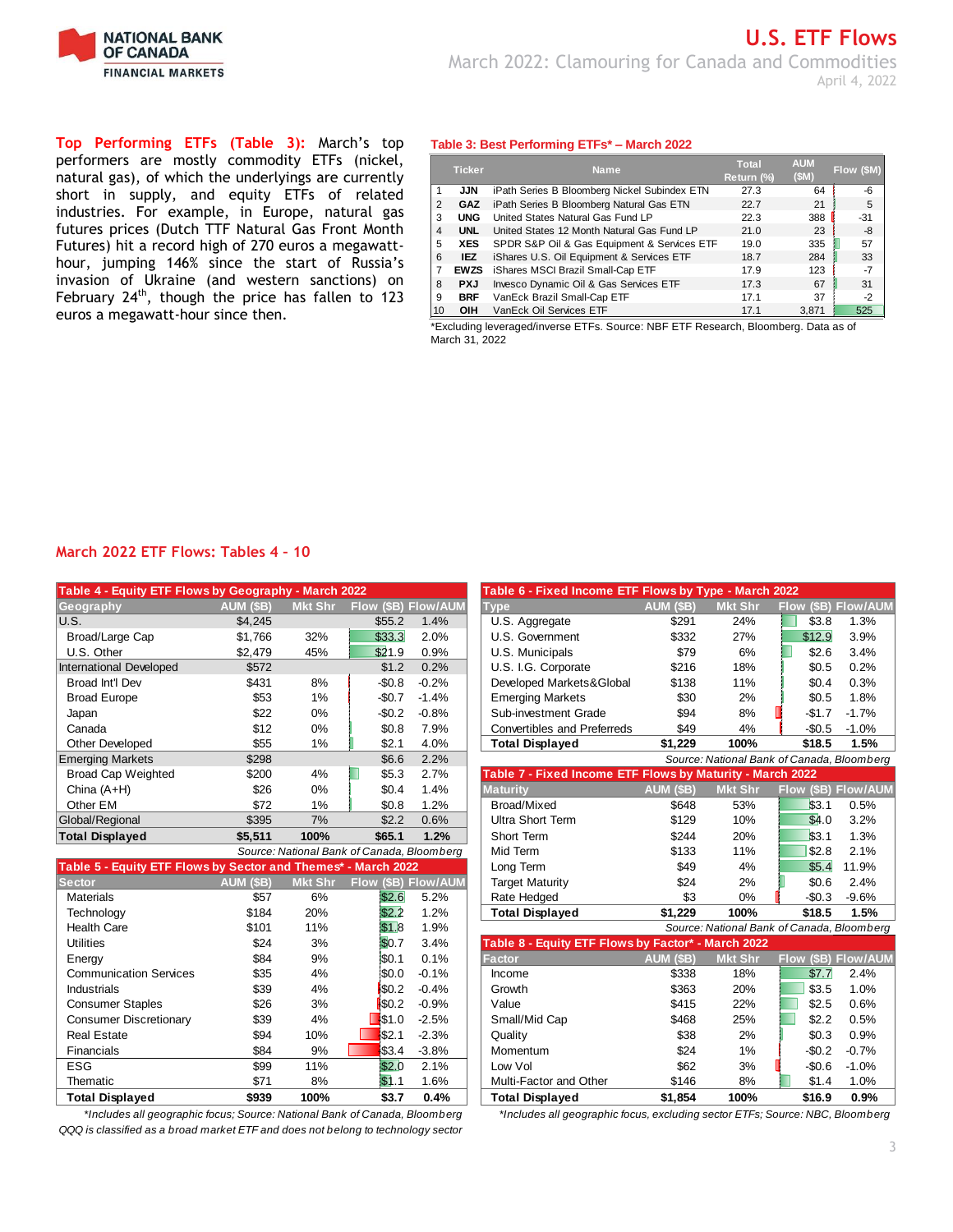

# **U.S. ETF Flows** March 2022: Clamouring for Canada and Commodities April 4, 2022

|           |               | Table 9 - Top Single Long ETF Inflows - March 2022 |                            | Table 10 - Top Single Long ETF Outflows - March 2022 |     |               |                                                  |                        |          |
|-----------|---------------|----------------------------------------------------|----------------------------|------------------------------------------------------|-----|---------------|--------------------------------------------------|------------------------|----------|
|           | <b>Ticker</b> | <b>Name</b>                                        | <b>Flow (\$B) Flow/AUN</b> |                                                      |     | <b>Ticker</b> | Name                                             | Flow (\$B) Flow/AUM    |          |
|           | <b>SPY</b>    | SPDR S&P 500 ETF Trust                             | \$9.5                      | 2.4%                                                 |     | <b>XLE</b>    | Energy Select Sector SPDR Fund                   | $-$ \$2.1              | $-5.9%$  |
|           | QQQ           | Invesco QQQ Trust Series 1                         | \$9.1                      | 5.0%                                                 | 2   | <b>HYG</b>    | iShares iBoxx High Yield Corporate Bond ETF      | \$1.3                  | $-7.7%$  |
|           | TLT           | iShares 20+ Year Treasury Bond ETF                 | \$4.8                      | 29.8%                                                | 3   | <b>EFG</b>    | iShares MSCI EAFE Growth ETF                     | $-51.2$                | $-11.4%$ |
| 4         | <b>IVV</b>    | iShares Core S&P 500 ETF                           | \$4.6                      | 1.4%                                                 | 4   | <b>IYR</b>    | iShares U.S. Real Estate ETF                     | $-1.2$                 | $-18.6%$ |
| 5.        | voo           | Vanguard S&P 500 ETF                               | \$4.4                      | 1.6%                                                 | 5   | IXG.          | iShares Global Financials ETF                    | $-$ \$1.1              | $-48.7%$ |
| 6.        | <b>GLD</b>    | <b>SPDR Gold Shares</b>                            | \$3.9                      | 6.2%                                                 | 6   | <b>EFV</b>    | <b>iShares MSCI EAFE Value ETF</b>               | $-S1.0$                | $-5.8%$  |
|           | VTI           | Vanguard Total Stock Market ETF                    | \$3.4                      | 1.2%                                                 |     | <b>BSV</b>    | Vanguard Short-Term Bond ETF                     | $-$ \$0.9              | $-2.2%$  |
| 8         | <b>BND</b>    | Vanguard Total Bond Market ETF                     | \$3.1                      | 3.8%                                                 | 8   | <b>FTXR</b>   | First Trust Nasdaq Transportation ETF            | $-S0.8$                | $-70.8%$ |
|           |               | <b>IEMG</b> iShares Core MSCI Emerging Markets ETF | \$2.3                      | 3.1%                                                 | 9   | <b>ASHR</b>   | Xtrackers Harvest CSI 300 China A-Shares ETF     | $-$ \$0 $\overline{7}$ | $-23.5%$ |
|           |               | 10 BBEU JPMorgan BetaBuilders Europe ETF           | \$1.8                      | 19.4%                                                | 10  | <b>MINT</b>   | PIMCO Enhanced Short Maturity Active ETF         | $-S0\overline{7}$      | $-5.2%$  |
| 111       | EEM           | iShares MSCI Emerging Markets ETF                  | \$1.7                      | 6.3%                                                 | 11  | QTEC          | First Trust NASDAQ-100 Technology Index Fund     | $-$ \$0 $\overline{7}$ | $-21.3%$ |
| 12        | <b>XLV</b>    | Health Care Select Sector SPDR Fund                | \$1.5                      | 4.6%                                                 | 12  | <b>LQD</b>    | iShares iBoxx \$ Investment Grade Corporate Bond | $-S0\overline{7}$      | $-2.0%$  |
| 13        | SHV           | iShares Short Treasury Bond ETF                    | \$1.5                      | 9.6%                                                 | 13  | <b>VGK</b>    | Vanguard FTSE Europe ETF                         | $-$ \$0.6              | $-3.1%$  |
| 14        | <b>STIP</b>   | iShares 0-5 Year TIPS Bond ETF                     | \$1.5                      | 15.4%                                                | 14  | <b>JPHY</b>   | JPMorgan High Yield Research Enhanced ETF        | $-$ \$0.6              | $-43.0%$ |
| 15        | <b>VUG</b>    | Vanguard Growth ETF                                | \$1.4                      | $1.7\%$   15                                         |     | XLI           | Industrial Select Sector SPDR Fund               | $-$ \$0.6              | $-3.7%$  |
| 16        | <b>IVW</b>    | iShares S&P 500 Growth ETF                         | \$1.3                      | 3.9%                                                 | 16  | <b>SCZ</b>    | iShares MSCI EAFE Small-Cap ETF                  | $-$0.6$                | $-4.1%$  |
| 17        | <b>VTIP</b>   | Vanguard Short-Term Inflation-Protected Securities | \$1.3                      | 6.8%                                                 | 17  | <b>SMH</b>    | VanEck Semiconductor ETF                         | $-50.6$                | $-6.3%$  |
| 18        | <b>VTV</b>    | Vanguard Value ETF                                 | \$1.2                      | 1.2%                                                 | 18  | <b>VBR</b>    | Vanguard Small-Cap Value ETF                     | $-50.6$                | $-2.1%$  |
| 19        | IEF           | iShares 7-10 Year Treasury Bond ETF                | \$1.2                      | 6.7%                                                 | 119 | <b>KBE</b>    | SPDR S&P Bank ETF                                | $-50.5$                | $-14.6%$ |
| <b>20</b> | <b>IAU</b>    | iShares Gold Trust                                 | \$1.2                      | 3.8%                                                 | 120 | <b>EFAV</b>   | iShares MSCI EAFE Min Vol Factor ETF             | $-50.5$                | $-7.1%$  |

*Source: National Bank of Canada, Bloomberg Source: National Bank of Canada, Bloomberg*

### **January - March 2022 ETF Flows: Tables 11 – 17**

| Table 11 - Equity ETF Flows by Geography - Jan-Mar 2022 |                  |                |            |                                            | Table 13 - Fixed Income ETF Flows by Type - Jan-Mar 2022     |                  |                |                                            |                 |
|---------------------------------------------------------|------------------|----------------|------------|--------------------------------------------|--------------------------------------------------------------|------------------|----------------|--------------------------------------------|-----------------|
| Geography                                               | <b>AUM (\$B)</b> | <b>Mkt Shr</b> | Flow (\$B) | <b>Flow/AUM</b>                            | <b>Type</b>                                                  | <b>AUM (\$B)</b> | <b>Mkt Shr</b> | (SB)<br><b>Flow</b>                        | <b>Flow/AUM</b> |
| IU.S.                                                   | \$4,245          |                | \$92.9     | 2.1%                                       | U.S. Aggregate                                               | \$291            | 24%            | \$2.8                                      | 0.9%            |
| Broad/Large Cap                                         | \$1,766          | 32%            | \$35.1     | 1.9%                                       | U.S. Government                                              | \$332            | 27%            | \$17.4                                     | 5.3%            |
| U.S. Other                                              | \$2,479          | 45%            | \$57.8     | 2.3%                                       | U.S. Municipals                                              | \$79             | 6%             | \$4.8                                      | 6.1%            |
| International Developed                                 | \$572            |                | \$17.1     | 2.9%                                       | U.S. I.G. Corporate                                          | \$216            | 18%            | \$3.3                                      | 1.5%            |
| Broad Int'l Dev                                         | \$431            | 8%             | \$11.3     | 2.5%                                       | Developed Markets&Global                                     | \$138            | 11%            | \$7.8                                      | 5.7%            |
| <b>Broad Europe</b>                                     | \$53             | 1%             | \$1.3      | 2.2%                                       | <b>Emerging Markets</b>                                      | \$30             | 2%             | $-$0.8$                                    | $-2.4%$         |
| Japan                                                   | \$22             | $0\%$          | $-$0.3$    | $-1.1%$                                    | Sub-investment Grade                                         | \$94             | 8%             | -\$10.1<br><b>CONTINUES</b>                | $-9.3%$         |
| Canada                                                  | \$12             | 0%             | \$1.5      | 14.7%                                      | Convertibles and Preferreds                                  | \$49             | 4%             | $-$2.6$                                    | $-4.7%$         |
| <b>Other Developed</b>                                  | \$55             | 1%             | \$3.4      | 6.2%                                       | <b>Total Displayed</b>                                       | \$1,229          | 100%           | \$22.5                                     | 1.8%            |
| <b>Emerging Markets</b>                                 | \$298            |                | \$17.0     | 5.6%                                       |                                                              |                  |                | Source: National Bank of Canada, Bloomberg |                 |
| <b>Broad Cap Weighted</b>                               | \$200            | 4%             | \$8.7      | 4.2%                                       | Table 14 - Fixed Income ETF Flows by Maturity - Jan-Mar 2022 |                  |                |                                            |                 |
| China $(A+H)$                                           | \$26             | $0\%$          | \$4.2      | 15.1%                                      | <b>Maturity</b>                                              | <b>AUM (\$B)</b> | <b>Mkt Shr</b> | Flow (\$B)                                 | Flow/AUM        |
| Other EM                                                | \$72             | 1%             | \$4.1      | 5.8%                                       | Broad/Mixed                                                  | \$648            | 53%            | $-$7.2$                                    | $-1.0%$         |
| Global/Regional                                         | \$395            | 7%             | \$12.0     | 3.0%                                       | Ultra Short Term                                             | \$129            | 10%            | \$13.8                                     | 11.9%           |
| <b>Total Displayed</b>                                  | \$5,511          | 100%           | \$139.1    | 2.5%                                       | Short Term                                                   | \$244            | 20%            | \$2.6                                      | 1.0%            |
|                                                         |                  |                |            | Source: National Bank of Canada, Bloomborg | Mid Tarm                                                     | <b>4133</b>      | 110/           | $R$ $R$ $R$                                | $A$ 7%          |

|                                                                  |           |                |                       | <u>ovarce. National Bank of Canada, Bloomberg</u> | 1911 - 1911 - 1911 1   | <b>v</b> 1 v                                          | .              | ພບ.ບ                                     | T.I / U  |
|------------------------------------------------------------------|-----------|----------------|-----------------------|---------------------------------------------------|------------------------|-------------------------------------------------------|----------------|------------------------------------------|----------|
| Table 12 - Equity ETF Flows by Sector and Themes* - Jan-Mar 2022 |           |                |                       |                                                   | Long Term              | \$49                                                  | 4%             | \$5.8                                    | 11.9%    |
| <b>Sector</b>                                                    | AUM (\$B) | <b>Mkt Shr</b> | Flow (\$B)            | Flow/AUM                                          | <b>Target Maturity</b> | \$24                                                  | 2%             | \$1.6                                    | 7.1%     |
| Energy                                                           | \$84      | 9%             | \$4.4                 | 7.6%                                              | Rate Hedged            | \$3                                                   | $0\%$          | $-$0.4$                                  | $-10.9%$ |
| <b>Health Care</b>                                               | \$101     | 11%            | \$3.1                 | 2.9%                                              | <b>Total Displayed</b> | \$1,229                                               | 100%           | \$22.5                                   | 1.8%     |
| <b>Consumer Staples</b>                                          | \$26      | 3%             | \$2.9                 | 12.1%                                             |                        |                                                       |                | Source: National Bank of Canada, Bloombe |          |
| <b>Materials</b>                                                 | \$57      | 6%             | \$2.8                 | 5.6%                                              |                        | Table 15 - Equity ETF Flows by Factor* - Jan-Mar 2022 |                |                                          |          |
| Financials                                                       | \$84      | 9%             | \$2.1                 | 2.5%                                              | <b>Factor</b>          | AUM (\$B)                                             | <b>Mkt Shr</b> | Flow (\$B) Flow/AU                       |          |
| <b>Utilities</b>                                                 | \$24      | 3%             | \$2.0                 | 9.4%                                              | Income                 | \$338                                                 | 18%            | \$25.1                                   | 7.9%     |
| Technology                                                       | \$184     | 20%            | \$1.3                 | 0.6%                                              | Value                  | \$415                                                 | 22%            | \$17.1                                   | 4.3%     |
| <b>Industrials</b>                                               | \$39      | 4%             | \$0.0                 | 0.0%                                              | Small/Mid Cap          | \$468                                                 | 25%            | \$2.8                                    | 0.6%     |
| <b>Communication Services</b>                                    | \$35      | 4%             | $-$ \$1.2             | $-2.8%$                                           | Quality                | \$38                                                  | 2%             | \$0.0                                    | $0.0\%$  |
| <b>Real Estate</b>                                               | \$94      | 10%            | $\blacksquare$ -\$1.3 | $-1.3%$                                           | Low Vol                | \$62                                                  | 3%             | $-$1.1$                                  | $-1.7%$  |
| <b>Consumer Discretionary</b>                                    | \$39      | 4%             | $-$4.3$               | $-8.7%$                                           | Momentum               | \$24                                                  | 1%             | $-$1.6$                                  | $-5.6%$  |
| <b>ESG</b>                                                       | \$99      | 11%            | \$3.3                 | 3.3%                                              | Growth                 | \$363                                                 | 20%            | $-$1.8$                                  | $-0.4%$  |
| Thematic                                                         | \$71      | 8%             | \$1.7                 | 2.2%                                              | Multi-Factor and Other | \$146                                                 | 8%             | \$7.6                                    | 5.3%     |
| <b>Total Displayed</b>                                           | \$939     | 100%           | \$16.8                | 1.8%                                              | <b>Total Displayed</b> | \$1.854                                               | 100%           | \$48.2                                   | 2.5%     |

*QQQ is classified as a broad market ETF and does not belong to technology sector*

| able 11 - Equity ETF Flows by Geography - Jan-Mar 2022          |           |                |                                            |                 | Table 13 - Fixed Income ETF Flows by Type - Jan-Mar 2022     |                      |                |                                            |                     |
|-----------------------------------------------------------------|-----------|----------------|--------------------------------------------|-----------------|--------------------------------------------------------------|----------------------|----------------|--------------------------------------------|---------------------|
| eography                                                        | AUM (\$B) | <b>Mkt Shr</b> | Flow (\$B)                                 | <b>Flow/AUM</b> | <b>Type</b>                                                  | AUM (\$B)            | <b>Mkt Shr</b> | Flow (\$B) Flow/AUM                        |                     |
| .S.                                                             | \$4,245   |                | \$92.9                                     | 2.1%            | U.S. Aggregate                                               | \$291                | 24%            | \$2.8                                      | 0.9%                |
| Broad/Large Cap                                                 | \$1.766   | 32%            | \$35.1                                     | 1.9%            | U.S. Government                                              | \$332                | 27%            | \$17.4                                     | 5.3%                |
| U.S. Other                                                      | \$2,479   | 45%            | \$57.8                                     | 2.3%            | U.S. Municipals                                              | \$79                 | 6%             | \$4.8                                      | 6.1%                |
| ternational Developed                                           | \$572     |                | \$17.1                                     | 2.9%            | U.S. I.G. Corporate                                          | \$216                | 18%            | \$3.3                                      | 1.5%                |
| <b>Broad Int'l Dev</b>                                          | \$431     | 8%             | \$11.3                                     | 2.5%            | Developed Markets&Global                                     | \$138                | 11%            | \$7.8                                      | 5.7%                |
| <b>Broad Europe</b>                                             | \$53      | 1%             | \$1.3                                      | 2.2%            | <b>Emerging Markets</b>                                      | \$30                 | 2%             | $-$0.8$                                    | $-2.4%$             |
| Japan                                                           | \$22      | $0\%$          | $-$0.3$                                    | $-1.1%$         | Sub-investment Grade                                         | \$94                 | 8%             | $-$10.1$                                   | $-9.3%$             |
| Canada                                                          | \$12      | 0%             | \$1.5                                      | 14.7%           | <b>Convertibles and Preferreds</b>                           | \$49                 | 4%             | $-$2.6$                                    | $-4.7%$             |
| <b>Other Developed</b>                                          | \$55      | 1%             | \$3.4                                      | 6.2%            | <b>Total Displayed</b>                                       | \$1,229              | 100%           | \$22.5                                     | 1.8%                |
| merging Markets                                                 | \$298     |                | \$17.0                                     | 5.6%            |                                                              |                      |                | Source: National Bank of Canada, Bloomberg |                     |
| <b>Broad Cap Weighted</b>                                       | \$200     | 4%             | \$8.7                                      | 4.2%            | Table 14 - Fixed Income ETF Flows by Maturity - Jan-Mar 2022 |                      |                |                                            |                     |
| China (A+H)                                                     | \$26      | 0%             | \$4.2                                      | 15.1%           | <b>Maturity</b>                                              | AUM (\$B)            | <b>Mkt Shr</b> | Flow (\$B) Flow/AUM                        |                     |
| Other EM                                                        | \$72      | 1%             | \$4.1                                      | 5.8%            | Broad/Mixed                                                  | \$648                | 53%            | $-$7.2$                                    | $-1.0%$             |
| lobal/Regional                                                  | \$395     | 7%             | \$12.0                                     | 3.0%            | <b>Ultra Short Term</b>                                      | \$129                | 10%            | \$13.8                                     | 11.9%               |
| otal Displayed                                                  | \$5,511   | 100%           | \$139.1                                    | 2.5%            | Short Term                                                   | \$244                | 20%            | \$2.6                                      | 1.0%                |
|                                                                 |           |                | Source: National Bank of Canada, Bloomberg |                 | Mid Term                                                     | \$133                | 11%            | \$6.3                                      | 4.7%                |
| able 12 - Equity ETF Flows by Sector and Themes* - Jan-Mar 2022 |           |                |                                            |                 | Long Term                                                    | \$49                 | 4%             | \$5.8                                      | 11.9%               |
| ector                                                           | AUM (\$B) | <b>Mkt Shr</b> | Flow (\$B)                                 | <b>Flow/AUM</b> | <b>Target Maturity</b>                                       | \$24                 | 2%             | \$1.6                                      | 7.1%                |
| Energy                                                          | \$84      | 9%             | \$4.4                                      | 7.6%            | Rate Hedged                                                  | \$3                  | 0%             | $-$0.4$                                    | $-10.9%$            |
| <b>Health Care</b>                                              | \$101     | 11%            | \$3.1                                      | 2.9%            | <b>Total Displayed</b>                                       | \$1,229              | 100%           | \$22.5                                     | 1.8%                |
| <b>Consumer Staples</b>                                         | \$26      | 3%             | \$2.9                                      | 12.1%           |                                                              |                      |                | Source: National Bank of Canada, Bloomberg |                     |
| Materials                                                       | \$57      | 6%             | \$2.8                                      | 5.6%            | Table 15 - Equity ETF Flows by Factor* - Jan-Mar 2022        |                      |                |                                            |                     |
| Financials                                                      | \$84      | 9%             | \$2.1                                      | 2.5%            | <b>Factor</b>                                                | <b>AUM (\$B)</b>     | <b>Mkt Shr</b> |                                            | Flow (\$B) Flow/AUM |
| Utilities                                                       | \$24      | 3%             | \$2.0                                      | 9.4%            | Income                                                       | \$338                | 18%            | \$25.1                                     | 7.9%                |
| Technology                                                      | \$184     | 20%            | \$1.3                                      | 0.6%            | Value                                                        | \$415                | 22%            | \$17.1                                     | 4.3%                |
| Industrials                                                     | \$39      | 4%             | \$0.0                                      | 0.0%            | Small/Mid Cap                                                | \$468                | 25%            | \$2.8                                      | 0.6%                |
| <b>Communication Services</b>                                   | \$35      | 4%             | $-$1.2$                                    | $-2.8%$         | Quality                                                      | \$38                 | 2%             | \$0.0                                      | 0.0%                |
| Real Estate                                                     | \$94      | 10%            | $-$1.3$                                    | $-1.3%$         | Low Vol                                                      | \$62                 | 3%             | $-$1.1$                                    | $-1.7%$             |
| <b>Consumer Discretionary</b>                                   | \$39      | 4%             | $-$4.3$                                    | $-8.7%$         | Momentum                                                     | \$24                 | 1%             | $-$1.6$                                    | $-5.6%$             |
| $-00$                                                           | $\sim$    | 1.01           | $\overline{a}$                             | 0.001           | $\sim$ $\sim$                                                | $\sum_{n=1}^{n} a_n$ | $\sim$         | $\sim$ $\sim$                              | $\sim$ $\sim$       |

**Total Displayed \$939 100% \$16.8 1.8% Total Displayed \$1,854 100% \$48.2 2.5%** *\*Includes all geographic focus, excluding sector ETFs; Source: NBC, Bloomberg*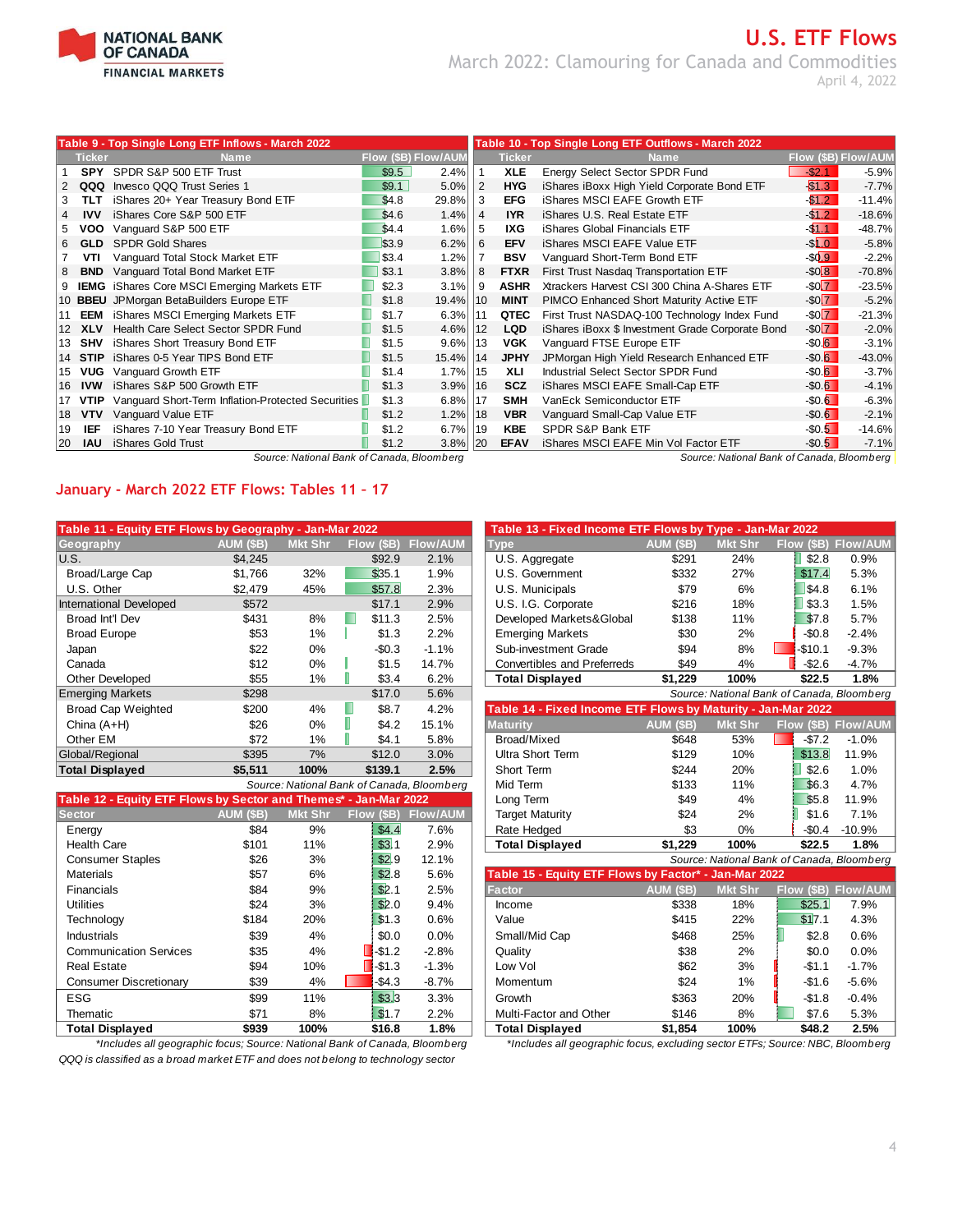

# **U.S. ETF Flows** March 2022: Clamouring for Canada and Commodities April 4, 2022

|     |               | Table 16 - Top Single Long ETF Inflows - Jan-Mar 2022 |        |                            |     |               | Table 17 - Top Single Long ETF Outflows - Jan-Mar 2022           |                          |          |
|-----|---------------|-------------------------------------------------------|--------|----------------------------|-----|---------------|------------------------------------------------------------------|--------------------------|----------|
|     | <b>Ticker</b> | <b>Name</b>                                           |        | <b>Flow (\$B) Flow/AUM</b> |     | <b>Ticker</b> | <b>Name</b>                                                      | Flow (\$B) Flow/AUM      |          |
|     | voo           | Vanguard S&P 500 ETF                                  | \$24.8 | 8.9%                       |     |               | SPY SPDR S&P 500 ETF Trust                                       | $-S17.5$                 | $-3.8%$  |
| 2   | <b>IVV</b>    | iShares Core S&P 500 ETF                              | \$11.9 | 3.5%                       | 2   |               | <b>HYG</b> iShares iBoxx High Yield Corporate Bond ETF           | $-$ \$5.5                | $-25.6%$ |
| 3   | <b>VTV</b>    | Vanguard Value ETF                                    | \$9.4  | 10.2%                      | 3   |               | <b>BSV</b> Vanguard Short-Term Bond ETF                          | $-$ \$3.3 $\blacksquare$ | $-7.9%$  |
|     | VTI           | Vanguard Total Stock Market ETF                       | \$8.7  | 2.9%                       | 4   | <b>TIP</b>    | iShares TIPS Bond ETF                                            | $-$ \$2.9 $\blacksquare$ | $-7.6%$  |
|     | <b>GLD</b>    | <b>SPDR Gold Shares</b>                               | \$7.1  | 12.5%                      |     |               | 5 VLUE iShares MSCI USA Value Factor ETF                         | $-$ \$2.5 $\Box$         | $-15.7%$ |
| 6   | <b>BND</b>    | Vanguard Total Bond Market ETF                        | \$4.4  | 5.2%                       | 6   |               | <b>EFG</b> iShares MSCI EAFE Growth ETF                          | $-$ \$2.2 $\Box$         | $-16.2%$ |
|     | <b>SHV</b>    | iShares Short Treasury Bond ETF                       | \$4.1  | 31.4%                      | 7   |               | <b>IWM</b> iShares Russell 2000 ETF                              | $-$ \$2.1                | $-3.0%$  |
|     |               | 8 SCHD Schwab US Dividend Equity ETF                  | \$4.1  | 13.0%                      | 8   |               | <b>LQD</b> iShares iBoxx \$ Investment Grade Corporate Bond      | $-$ \$1.6                | $-4.1%$  |
|     |               | <b>VEA</b> Vanguard FTSE Developed Markets ETF        | \$3.5  | 3.2%                       | 9   |               | <b>IXG</b> iShares Global Financials ETF                         | $-$ \$1.6                | $-56.4%$ |
| 10. |               | <b>IEFA</b> iShares Core MSCI EAFE ETF                | \$3.4  | 3.2%                       |     |               | 10 HYLB Xtrackers USD High Yield Corporate Bond ETF              | $-$ \$1.5                | $-23.2%$ |
|     | 11 RSP        | Invesco S&P 500 Equal Weight ETF                      | \$3.3  | 10.3%                      |     |               | 11 JNK SPDR Bloomberg Barclays High Yield Bond ETF               | $-$ \$1.5                | $-15.8%$ |
|     |               | 12 IUSB iShares Core Total USD Bond Market ETF        | \$3.0  | 17.7%                      |     |               | 12 USHY iShares Broad USD High Yield Corporate Bond ET           | $-$ \$1.5                | $-16.7%$ |
| 13. | <b>XLF</b>    | Financial Select Sector SPDR Fund                     | \$2.9  | 6.6%                       |     |               | 13 XLY Consumer Discretionary Select Sector SPDR Fun             | $-$1.4$                  | $-6.0%$  |
|     |               | 14 ACWI iShares MSCI ACWI ETF                         | \$2.6  | 14.8%                      |     |               | 14 MBB iShares MBS ETF                                           | $-$ \$1.4                | $-5.4%$  |
|     |               | 15 <b>BNDX</b> Vanguard Total International Bond ETF  | \$2.5  | 5.5%                       | 115 |               | <b>IYR</b> iShares U.S. Real Estate ETF                          | $-$ \$1.4                | $-18.6%$ |
|     |               | 16 <b>IEMG</b> iShares Core MSCI Emerging Markets ETF | \$2.5  | 3.2%                       |     |               | 16 PFF iShares Preferred & Income Securities ETF                 | $-$ \$1.4                | $-6.6%$  |
|     |               | 17 XLV Health Care Select Sector SPDR Fund            | \$2.4  | 6.8%                       |     |               | 17 MTUM iShares MSCI USA Momentum Factor ETF                     | $-$ \$1.3                | $-8.8%$  |
|     |               | 18 COWZ Pacer US Cash Cows 100 ETF                    | \$2.4  | 188.1%                     | 118 |               | <b>FDN</b> First Trust Dow Jones Internet Index Fund             | $-$ \$1.3                | $-13.0%$ |
|     |               | 19 VYM Vanguard High Dividend Yield ETF               | \$2.3  |                            |     |               | 5.4% 19 IWD iShares Russell 1000 Value ETF                       | $-$ \$1.3                | $-2.2%$  |
|     |               | 20 VCIT Vanguard Intermediate-Term Corporate Bond ETF | \$2.3  |                            |     |               | 4.8%   20 <b>EMB</b> iShares JP Morgan USD Emerging Markets Bond | $-$ \$1.3                | $-6.4%$  |
|     |               | Source: National Bank of Canada, Bloomberg            |        |                            |     |               | Source: National Bank of Canada, Bloomberg                       |                          |          |

### **Table 18: ETF Provider Table**

|                |                             | <b>AUM</b> | <b>Mkt</b> | <b>March 2022</b> |            | Jan-Mar 2022 |              |
|----------------|-----------------------------|------------|------------|-------------------|------------|--------------|--------------|
|                | <b>Provider</b>             | (SB)       | <b>Shr</b> | <b>Flow</b>       | Flow/      | <b>Flow</b>  | <b>Flow/</b> |
|                |                             |            |            | (SB)              | <b>AUM</b> | (SB)         | <b>AUM</b>   |
| 1              | <b>BlackRock iShares</b>    | \$2,373    | 34%        | \$25.0            | 1.1%       | \$30.6       | 1.2%         |
| 2              | Vanguard                    | \$2,046    | 29%        | \$20.9            | 1.0%       | \$77.4       | 3.7%         |
| 3              | <b>State Street SSGA</b>    | \$1,091    |            | 15%   \$17.7      | 1.7%       | \$11.1       | 1.0%         |
| 4              | Invesco                     | \$396      | 6%         | \$13.5            | 3.6%       | \$14.1       | 3.4%         |
| 5              | <b>Charles Schwab</b>       | \$269      | 4%         | \$2.0             | 0.7%       | \$9.8        | 3.6%         |
| 6              | <b>First Trust</b>          | \$147      | 2%         | \$2.4             | 1.7%       | \$5.0        | 3.3%         |
| $\overline{7}$ | JPMorgan                    | \$79       | 1%         | \$3.7             | 5.0%       | \$8.1        | 11.3%        |
| 8              | ProShares                   | \$70       | $1\%$      | \$2.0             | 3.1%       | \$7.1        | 9.9%         |
| 9              | VanEck                      | \$65       | 1%         | \$0.5             | 0.9%       | \$3.3        | 5.4%         |
| 10             | WisdomTree                  | \$49       | $1\%$      | \$0.9             | 1.9%       | \$2.3        | 4.7%         |
| 11             | <b>Dimensional Holdings</b> | \$48       | $1\%$      | \$1.8             | 3.8%       | \$4.5        | 9.8%         |
| 12             | Global X                    | \$44       | $1\%$      | \$1.2             | 2.9%       | \$2.4        | 5%           |
| 13             | Fidelity                    | \$34       | $0\%$      | \$0.3             | 0.9%       | \$0.9        | 3%           |
| 14             | Direxion                    | \$28       | 0%         | \$0.4             | 1.6%       | \$3.9        | 12.9%        |
| 15             | Goldman Sachs               | \$27       | $0\%$      | \$0.5             | 2.1%       | \$1.4        | 5.2%         |
| 16             | <b>PIMCO</b>                | \$25       | $0\%$      | $-$1.0$           | $-3.8%$    | $-$0.7$      | $-2.4%$      |
| 17             | Northern Trust              | \$23       | $0\%$      | \$0.9             | 4.3%       | \$1.5        | 7.6%         |
| 18             | ARK                         | \$22       | 0%         | \$0.0             | $-0.2%$    | $-$0.3$      | $-0.9%$      |
| 19             | <b>DWS Xtrackers</b>        | \$21       | 0%         | $-$0.7$           | $-3.1%$    | $-$1.2$      | $-5.1%$      |
| 20             | Pacer Financial             | \$13       | $0\%$      | \$1.1             | 9.9%       | \$3.0        | 29.2%        |
|                | Top 20 Total                | \$6,869    | 97%        | \$93.1            |            | \$184.1      |              |
|                | <b>Total ETF</b>            | \$7,054    | 100%       | \$97.5            |            | \$197.5      |              |

Source: NBF ETF Research, Bloomberg. Data as of March 31, 2022

### **Appendix 1 – Glossary**

Exchange Traded Funds (ETFs) are open-ended mutual funds in continuous distribution. This report also includes other Exchange Traded Products such as notes, grantor trusts, limited partnerships and unit investment trusts.

**AUM (Assets Under Management):** AUM is expressed in local currency, which is the U.S. dollar for the purpose of this report.

**Market Share / AUM (%):** AUM as % of category total AUM on the last line of the table.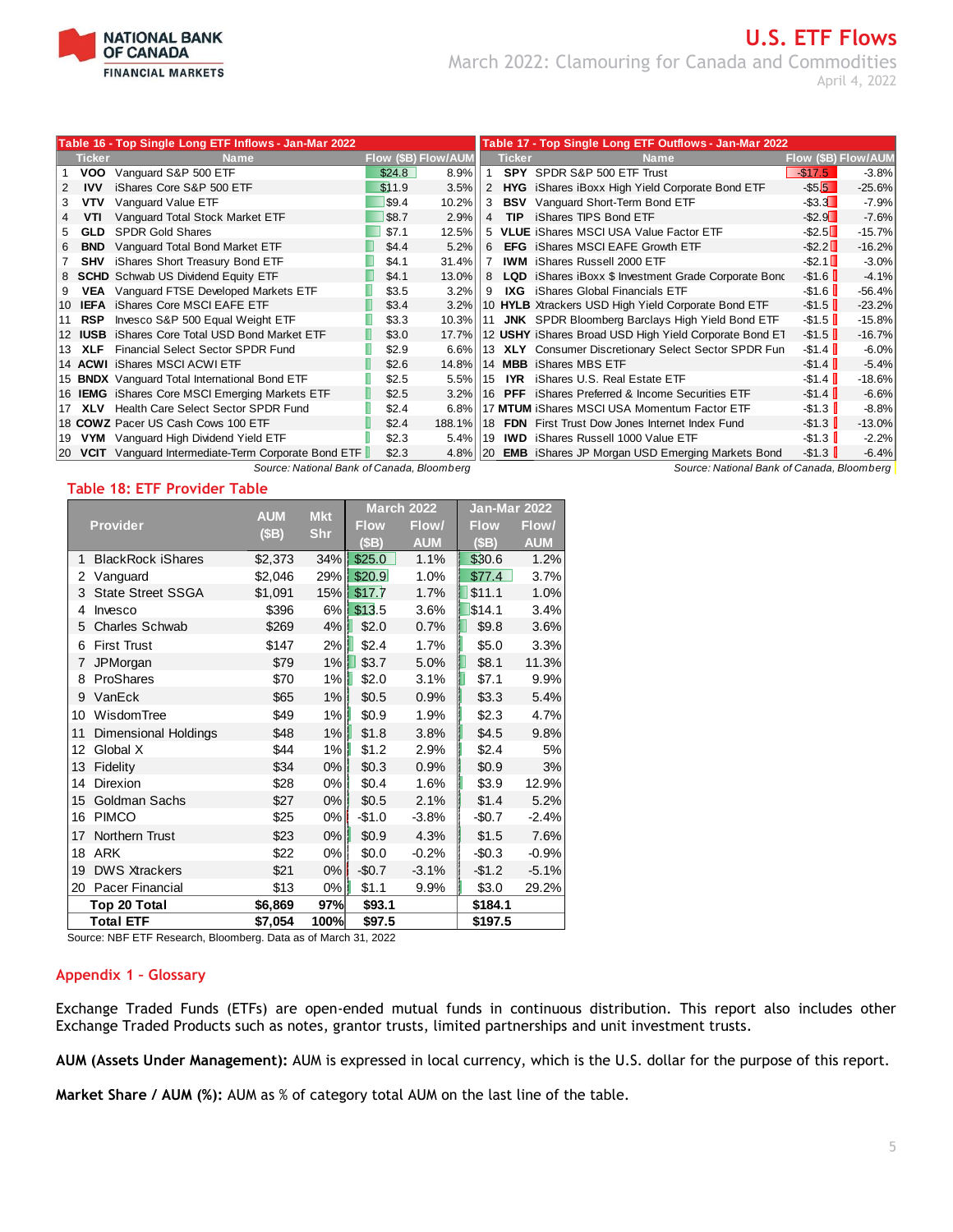

**Flow:** The net dollar amount of fund creations and redemptions for the period based on daily NAV and the change in Shares Outstanding. Flows are expressed in local currency, which is the U.S. dollar for the purpose of this report.

**Maturity:** We categorize fixed income ETFs into the following maturity brackets:

- **Broad/Mixed:** ETF that holds issues from across more than one maturity bucket (short, mid and/or long-term).
- **Floating Rate:** ETF that mainly invests in floating rate issues with periodic interest rate resets.
- **Long-Term:** ETF that mainly invests in long-term issues and has a weighted average maturity greater than 10 years.
- **Mid-Term:** ETF that mainly invests in intermediate-term fixed issues and has a weighted average maturity between three and 10 years.
- **Short-Term:** ETF that mainly invests in short-term issues with weighted average maturity less than three years.
- **Target Maturity:** ETF that has a target maturity, such as a fixed date or year.
- **Rate Hedged:** ETF that uses derivatives to mitigate interest rate risk and to maintain a zero or negative portfolio duration.

**NAV (Net Asset Value per share):** ETF price is used when NAV is not available.

**Flow/AUM (Flow as % AUM):** Flow as a percentage of assets under management from the beginning of the period.

**Defensive Sectors:** We classify Consumer non-cyclicals, Energy, Health Care, Utilities as defensive sectors.

**Cyclical Sectors:** We classify Consumer Cyclicals, Financials, Real Estate, Industrials, Information Technology, Materials, Communication Services as cyclical sectors.

*All numbers are as of last month's final business day.* 

### **Appendix 2 - Equity ETF by Factor Categories**

We group Factor Equity ETFs (exclude cap-weighted ETFs, sector ETFs, and thematic ETFs) into the categories below. These groupings follow NBF's discretion and can differ from the ETF Provider's definition and classification from other sources.

**Small/Mid Cap:** A fund with small/mid cap focus.

**Income:** A fund with the primary goal of providing income. We classify a fund as belonging to the Income category when its strategy focuses on providing income, or the fund self-identifies as using an income strategy even though it may incorporate other factors in addition to income.

**Value:** A fund that invests primarily in the stocks that are considered undervalued using metrics such as price-to-earnings, price-to-book, EV/EBITA, etc.

**Growth**: A fund that invests primarily in fast-growing stocks using metrics such as earnings growth, sales growth, momentum, etc.

**Momentum**: A fund that invests primarily in high momentum stocks using metrics such as period returns.

**Quality**: A fund that invests primarily in high quality stocks using metrics like ROE, debt/equity, and earnings growth.

**Low Vol or Risk:** A fund that aims to achieve reduced portfolio volatility, either by screening for low volatility stocks, low beta stocks and/or minimizing the portfolio volatility.

**Other:** Any non-cap weighted factor strategy that is not covered by otherwise defined categories. This includes equal-weight, multi-factor, AlphaDEX, and other fundamental-based ETFs.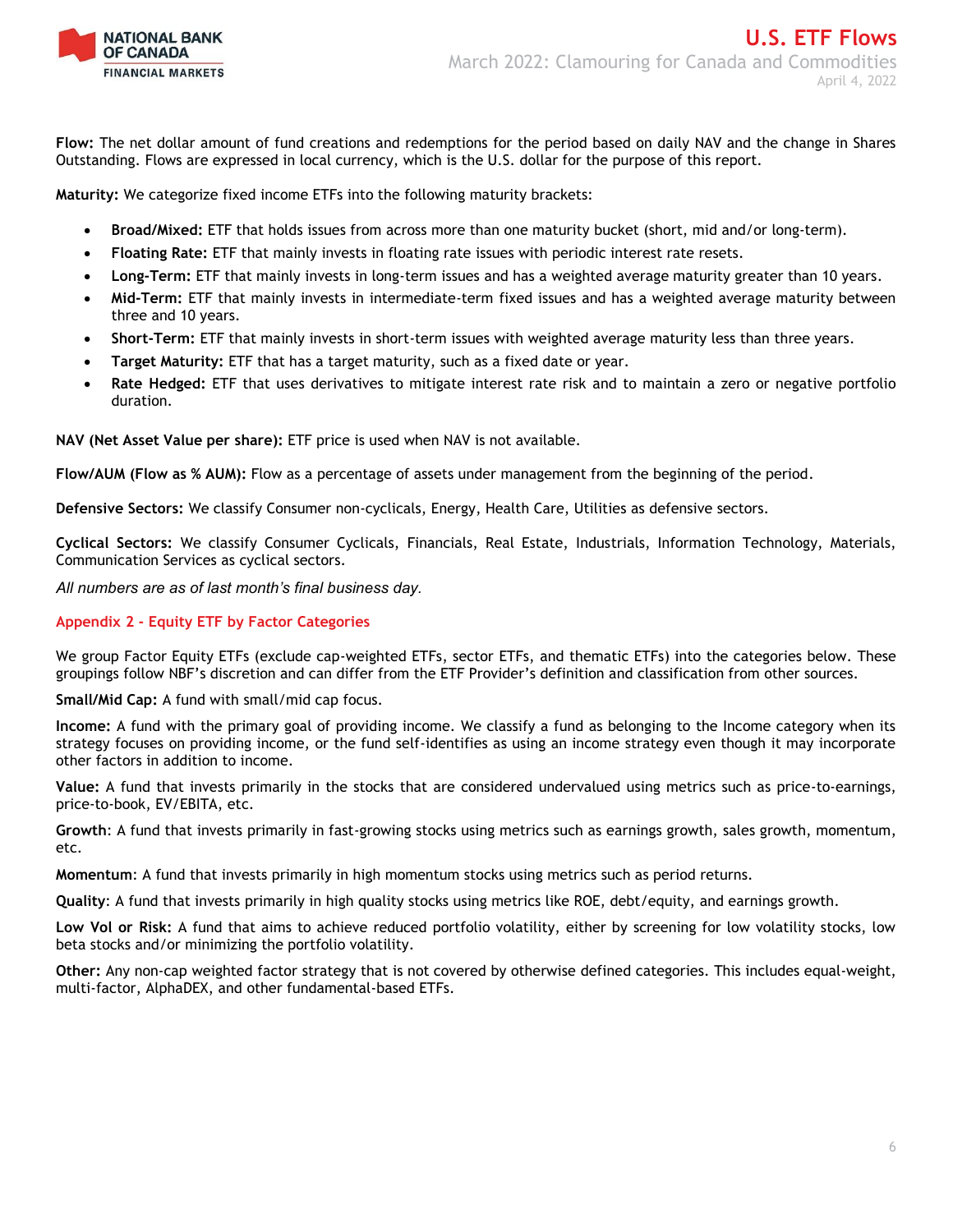

# **DISCLOSURES**

Levered and Inverse Exchange-Traded Funds are very different from most ETFs. They pursue leveraged investment goals, and they are riskier than alternatives that do not use leverage because they magnify the performance of the benchmark on an investment. These ETFs seek daily leveraged investment results. The return of an inverse or levered ETF for periods longer than a single day, especially in periods of market volatility, may be completely uncorrelated to the return of the benchmark over such longer periods. Levered and inverse ETFs are intended to be used as short-term trading vehicles for investors managing their portfolios on a daily basis. They are not to be used by, and are not appropriate for, investors who intend to hold positions.

Unless otherwise agreed in writing, National Bank of Canada and its affiliates act solely in the capacity of an arm's length contractual counterparty and not as an adviser or fiduciary. Accordingly you should not regard transaction proposals or other written or oral communications from us as a recommendation or advice that a transaction is appropriate for you or meets your financial objectives. Any financial transaction involves a variety of potentially significant risks and issues; additionally, please note bitcoin and other crypto assets are extremely risky and highly speculative. Before entering into any financial transaction, you should ensure that you fully understand the terms, have evaluated the risks and have determined that the transaction is appropriate for you in all respects. If you believe that you need assistance, you should consult appropriate advisers before entering into the transaction. The attached material does not constitute an offer to enter into any transaction. Such material is believed by us to be reliable, but we make no representation as to its accuracy or completeness. This brief statement does not purport to describe all of the risks associated with financial transactions and should not be construed as advice to you.

### **General**

This Report was prepared by National Bank Financial Inc. (NBF), a Canadian investment dealer, a dealer member of IIROC and an indirect wholly owned subsidiary of National Bank of Canada. National Bank of Canada is a public company listed on the Toronto Stock Exchange.

The particulars contained herein were obtained from sources which we believe to be reliable but are not guaranteed by us and may be incomplete and may be subject to change without notice. The information is current as of the date of this document. Neither the author nor NBF assumes any obligation to update the information or advise on further developments relating to the topics or securities discussed. The opinions expressed are based upon the author(s) analysis and interpretation of these particulars and are not to be construed as a solicitation or offer to buy or sell the securities mentioned herein, and nothing in this Report constitutes a representation that any investment strategy or recommendation contained herein is suitable or appropriate to a recipient's individual circumstances. In all cases, investors should conduct their own investigation and analysis of such information before taking or omitting to take any action in relation to securities or markets that are analyzed in this Report. The Report alone is not intended to form the basis for an investment decision, or to replace any due diligence or analytical work required by you in making an investment decision.

This Report is for distribution only under such circumstances as may be permitted by applicable law. This Report is not directed at you if NBF or any affiliate distributing this Report is prohibited or restricted by any legislation or regulation in any jurisdiction from making it available to you.

National Bank of Canada Financial Markets is a trade name used by National Bank Financial Inc. and National Bank of Canada Financial Inc.

National Bank Financial Inc. or an affiliate thereof, owns or controls an equity interest in TMX Group Limited ("TMX Group") and has a nominee director serving on the TMX Group's board of directors. As such, each such investment dealer may be considered to have an economic interest in the listing of securities on any exchange owned or operated by TMX Group, including the Toronto Stock Exchange, the TSX Venture Exchange and the Alpha Exchange. No person or company is required to obtain products or services from TMX Group or its affiliates as a condition of any such dealer supplying or continuing to supply a product or service.

### **Research analysts**

The Research Analyst(s) who prepared these reports certify that their respective report accurately reflects his or her personal opinion and that no part of his/her compensation was, is, or will be directly or indirectly related to the specific recommendations or views as to the securities or companies.

NBF compensates its Research Analysts from a variety of sources. The Research Department is a cost centre and is funded by the business activities of NBF including Institutional Equity Sales and Trading, Retail Sales, the correspondent clearing business, and Corporate and Investment Banking. Since the revenues from these businesses vary, the funds for research compensation vary. No one business line has a greater influence than any other for Research Analyst compensation.

#### **Canadian Residents**

NBF or its affiliates may engage in any trading strategies described herein for their own account or on a discretionary basis on behalf of certain clients and, as market conditions change, may amend or change investment strategy including full and complete divestment. The trading interests of NBF and its affiliates may also be contrary to any opinions expressed in this Report.

NBF or its affiliates often act as financial advisor, agent, lender or underwriter or provides trading related services for certain issuers mentioned herein and may receive remuneration for its services. As well, NBF and its affiliates and/or their officers, directors, representatives, associates, may have a position in the securities mentioned herein and may make purchases and/or sales of these securities from time to time in the open market or otherwise. NBF and its affiliates may make a market in securities mentioned in this Report. This Report may not be independent of the proprietary interests of NBF and its affiliates.

NBF is a member of the Canadian Investor Protection Fund.

#### **UK Residents**

This Report is a marketing document. This Report has not been prepared in accordance with EU legal requirements designed to promote the independence of investment research and it is not subject to any prohibition on dealing ahead of the dissemination of investment research.

In respect of the distribution of this Report to UK residents, NBF has approved the contents (including, where necessary, for the purposes of Section 21(1) of the Financial Services and Markets Act 2000). This Report is for information purposes only and does not constitute a personal recommendation, or investment, legal or tax advice. NBF and/or its parent and/or any companies within or affiliates of the National Bank of Canada group and/or any of their directors, officers and employees may have or may have had interests or long or short positions in, and may at any time make purchases and/or sales as principal or agent, or may act or may have acted as market maker in the relevant investments or related investments discussed in this Report, or may act or have acted as investment and/or commercial banker with respect hereto. The value of investments, and the income derived from them, can go down as well as